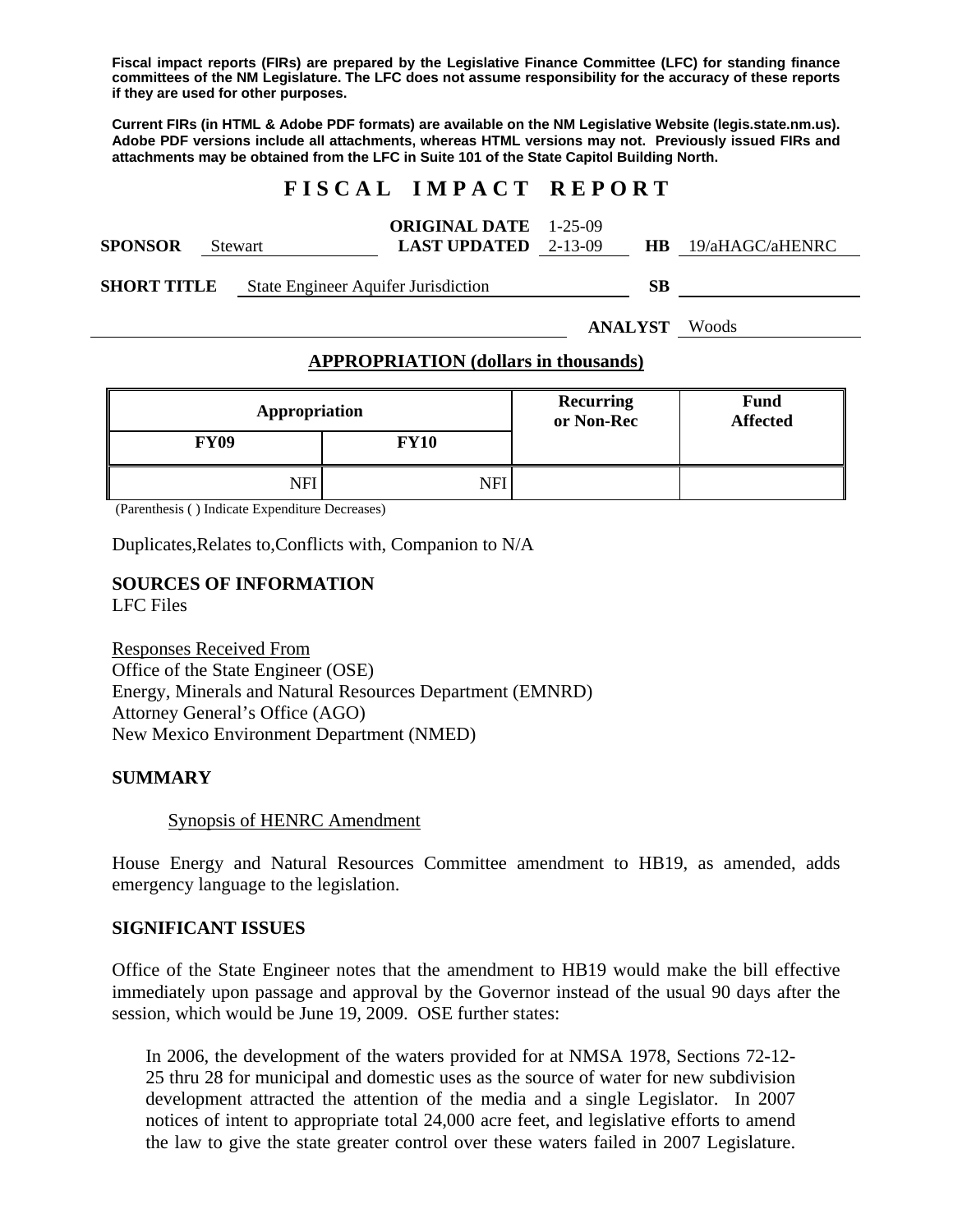By the 2008 Legislative Session the notices of intent totaled 40,000 acre feet; and again efforts to amend the law failed. At this point in the 2009 Legislative Session, notices of intent total over 400,000 acre feet. New notices continue to be filed in anticipation of HB 19 being enacted. If enacted without an emergency clause, the number of notices simply will increase until its effective date and any water rights established by actual beneficial use may be subject to limited state jurisdiction.<sup>1</sup>

## Synopsis of HAGC Amendment

House Agriculture and Water Resource Committee amendment to House Bill 19 clarifies Section 72-12-25(A) NMSA 1978. Section A of the bill now provides that an undeclared underground water basin below two thousand five hundred feet from ground surface and which contains only nonpotable water, is subject to state engineer administration in accordance with Sections 71-12- 25 through 72-12-28 NMSA 1978.<sup>2</sup>

# **SIGNIFICANT ISSUES**

OSE indicates that the proposed amendments to HB 19 address the concerns expressed by the AGO in its response that the language in Section 72-12-25(A) of the original bill can "be read to take away the state engineer's authority over potable water in existing underground water basins simply because the basin "includes" deep nonpotable water within its boundaries." These amendments were developed by the LCS working in conjunction with the AGO and the OSE specifically to eliminate any interpretation that the State Engineer's authority over potable water might be affected by the bill. As amended, Section 72-12-25(A) would provide that undeclared underground water basins that consist entirely of deep nonpotable water would continue to remain subject to the provisions of Section 72-12-25 through 72-12-28 NMSA 1978. Once the State Engineer declares as an underground water basin such a deep nonpotable aquifer then the uses enumerated in B(1) would continue to be subject to 71-12-25 through 72-12-28 NMSA 1978 while under B(2) all other uses of nonpotable water would be subject to Sections 72-12-1 through 72-12-24 NMSA 1978.

AGO states, "The amendment resolves the AGO's 'significant issues' in our earlier analysis."

NMED notes that HB 19 as amended by HAGC maintains authority over appropriations of water from aquifers that are at a depth of 2,500 feet or more below the ground surface for oil and gas exploration and production, prospecting, mining, road construction, agriculture, generation of electricity, use in an industrial process or geothermal pursuant to NMSA 1978, Sections 72-12- 25 through 72-12-28. These uses remain exempt from the requirements of NMSA 1978, Sections 72-12-1 through 72-12-24, which apply to all other uses of water. Further that:

The New Mexico Water Quality Act and its attendant regulations require the control of discharges to any groundwater aquifer that has a dissolved solids concentration of 10,000 parts per million or less, with no restriction on depth of the aquifer. However, deep aquifers often have a higher mineral concentration than 10,000 parts per million dissolved solids. As water supplies in New Mexico become more scarce, it may be prudent to provide authority under the Water Quality Act to control discharges to

<sup>&</sup>lt;sup>1</sup> OSE response dated 2-10-09.

<sup>2</sup> AGO response dated 1-3-09.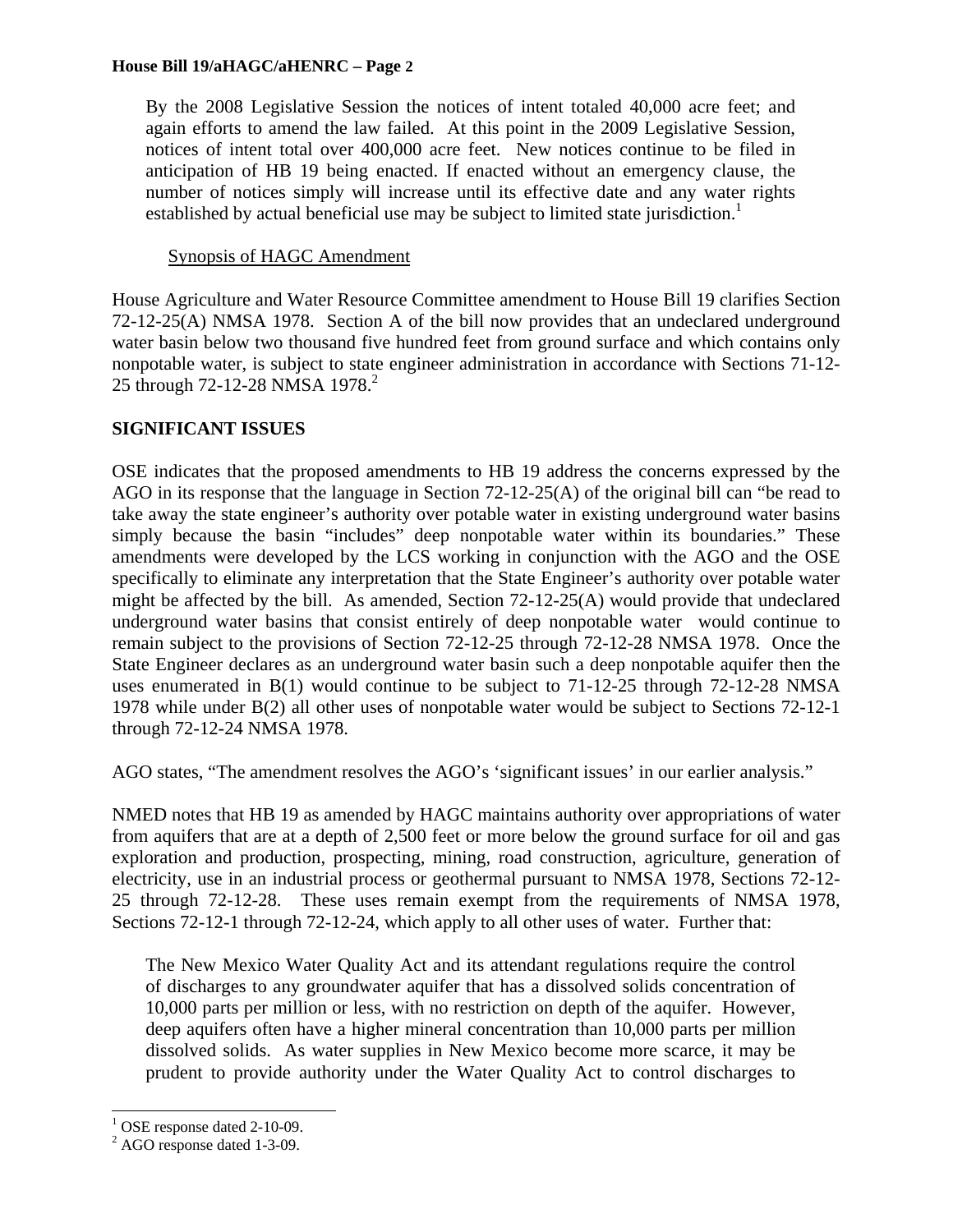aquifers that contain a higher dissolved solids concentration than 10,000 parts per million in order to maximize the potential for these water resources to be treated and put to use.

EMNRD also indicates that the committee amendment clarifies the status of potable (less than 1,000 ppm TDS) water in aquifers that (1) are encountered at depths below 2,500 feet, and (2) contain water that is potable in some locations and non-potable in others. Further that:

- Section 72-12-25, as it currently reads, excludes from the State Engineer's permitting jurisdiction aquifers encountered below 2,500 feet that "contain potable water." This provision is perhaps ambiguous, but is certainly subject to a construction allowing appropriation of water (potable or non-potable) without a State Engineer permit if that water is found in a deep aquifer where the water is non-potable in some places. Indeed that would seem to be the interpretation most consistent with the statute's literal language.
- The original bill subjected water in aquifers to which Section 72-12-25 applied to State Engineer permitting jurisdiction only for some purposes (most obviously municipal and subdivision uses) and not for others (oil and gas, mining, road construction, industrial, agriculture and geothermal). But it did not change the definition of aquifers to which the section applied. Thus, under the original bill, it was still arguable, if not clear, that water (potable or non-potable) in a deep aquifer that, in some places, contains non-potable water, could be appropriated for some uses without a State Engineer permit.
- The amendment, by limiting the operation of Section 72-12-25 to aquifers containing only non-potable water, resolves this ambiguity. Under the amended bill, if the State Engineer declares a basin consisting of a deep aquifer that contains only non-potable water, then appropriation of water in that aquifer requires a State Engineer permit for municipal or subdivision uses, but not for most other uses. However, the bill repeals the clause prohibiting the State Engineer from declaring a basin that is or includes a deep aquifer that "contains non-potable water." Thus, if the amended bill is passed, and the State Engineer declares a basin consisting of an aquifer that contains both potable and non potable water, Section 72-12-25, as amended by the bill, will not apply to that aquifer, and appropriation from that aquifer for any use will require a State Engineer permit, just as is the case for appropriations from shallower aquifers.

EMNRD concludes that "There will remain, of course, the possibility of factual uncertainty as to whether a particular aquifer contains only non-potable water," and that As originally drafted, HB 19 applied to deep aquifers containing non-potable water. It did not provide that the aquifer contain only non-potable water. This would allow the Office of the State Engineer (OSE) to determine that the aquifer was subject to Section 72-12-25 NMSA based on the quality of the water at the point of withdrawal. Limiting HB 19 to deep aquifers containing only non-potable water may create difficulties for the OSE to determine if a basin is subject to Section 72-12-25, NMSA 1978.

### Synopsis of Original Bill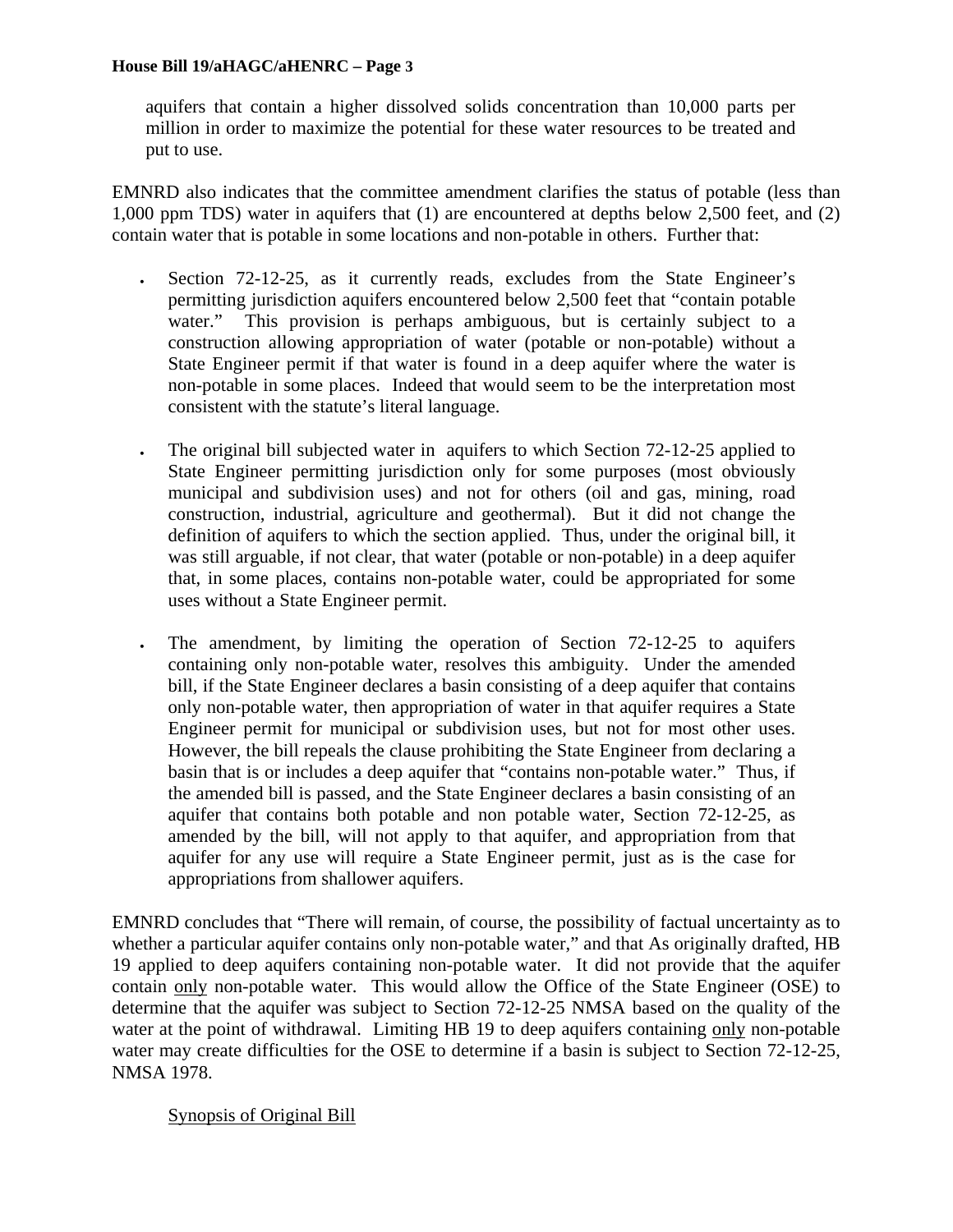House Bill 19 seeks to extend the State Engineer's authority to administer nonpotable underground water by amending Section 72-12-25 NMSA 1978 to allow the State Engineer to declare as an underground water basin any aquifer the top of which is 2,500 feet or more below the ground surface and which contains nonpotable water. Purposes of use for oil and gas exploration and production, prospecting, mining, road construction, agriculture, generation of electricity, use in an industrial process, or geothermal use would remain subject to the provisions of Sections 72-12-25 through 72-12-28 NMSA 1978, but appropriations of water for all other purposes of use would be subject to requirements of the general groundwater code, in Sections 72-12-1 through 72-12-24 NMSA 1978, specifically the state engineer's application, permit, and licensing process. There is no appropriation attached to this legislation.

## **SIGNIFICANT ISSUES**

OSE indicates that, currently, Sections 72-12-25 through 72-12-28 NMSA 1978 limit the State Engineer's jurisdiction over the appropriation of groundwater from deep saline aquifers. This bill would allow the State Engineer to declare such deep saline aquifers as underground water basins. Thereafter, the State Engineer would have jurisdiction to regulate the appropriation of groundwater from any declared deep saline aquifer for all purposes of use except purposes of use for oil and gas exploration and production, prospecting, mining, road construction, agriculture, generation of electricity, use in an industrial process. This is necessary because of the growing interest in the use of deep saline aquifers as new sources of supply, especially for domestic and municipal purposes of use, spurred by increasing demand for potable water and recent improvements in desalination technology. Because the State's future population may rely upon water from these deep saline aquifers, it is incumbent upon the State to require the State Engineer to exercise his expertise to evaluate the water supply to be appropriated to provide water for future population growth in the State to ensure is reliable, even if finite, to sustain the population to meet the county requirements. Further, that this legislation is the product of extensive discussions with the representatives of various industries, including NMOGA, and an earlier version of this bill was unanimously approved and endorsed at the Interim Water Committee's November 2008 meeting. OSE adds that, "This bill will not affect the disposition of produced water from the exploration for or production of oil and gas under the jurisdiction of the Oil Conservation Division of EMNRD pursuant to Paragraph (15) of Subsection B of Section 70- 2-12 NMSA 1978 and Section 70-2-12.1 NMSA 1978."

EMNRD adds that the State Engineer does not have authority to declare water basins including deep aquifers containing non-potable water. Non-potable water is useable water, though, and its appropriation should be regulated. In addition, technological advances make it possible to treat non-potable water to make it potable. To protect this useable and potentially potable water, the jurisdiction of the State Engineer should be expanded. NMED notes, "The New Mexico Water Quality Act and its attendant regulations require the control of discharges to any groundwater aquifer that has a dissolved solids concentration of 10,000 parts per million or less, with no restriction on depth of the aquifer. However, deep aquifers often have a higher mineral concentration than 10,000 parts per million dissolved solids. As water supplies in New Mexico become more scarce, it may be prudent to provide authority under the Water Quality Act to control discharges to aquifers that contain a higher dissolved solids concentration than 10,000 parts per million in order to maximize the potential for these water resources to be treated and put to use."

However, the Attorney General's Office suggests that House Bill 19 is internally inconsistent in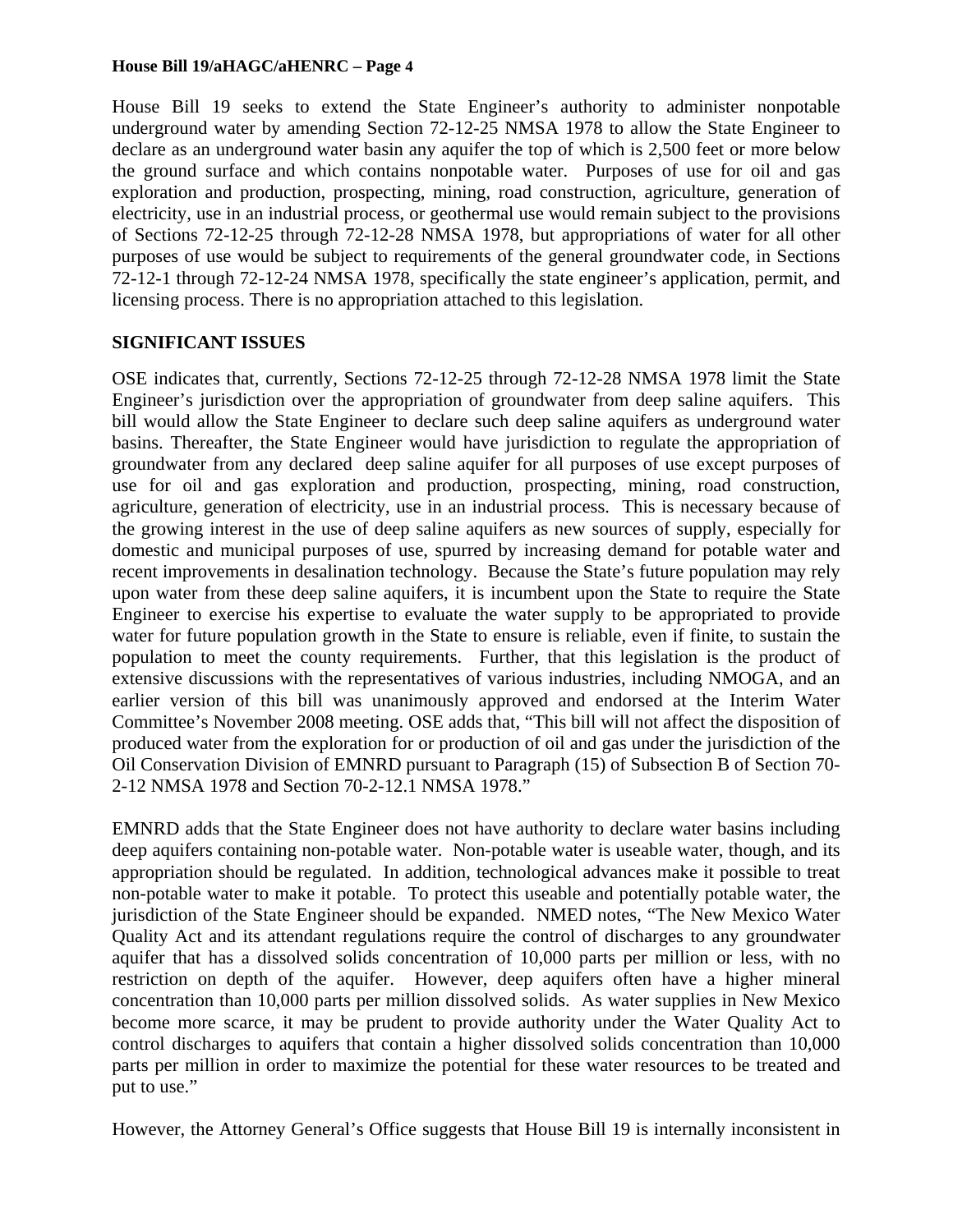that the bill appears to intend to give the state engineer authority to declare underground water basins which include deep, nonpotable waters.<sup>3</sup> The state engineer currently has very little authority over deep, nonpotable waters. However, Section A provides that when the state engineer declares a basin that "includes" deep, nonpotable water, that basin "is subject to state engineer administration in accordance with Section 72-12-25 through 72-12-28 NMSA 1978. The state engineer has no authority to "administer" under these Sections. The only authority these sections give him is the authority to require that pertinent data for each well be filed and to require that such wells be metered and the amount of water produced and an analysis of the water be reported quarterly. Thus it appears that the state engineer not only does not gain any authority to administer nonpotable water but that, by declaring a basin under this bill, he could unintentionally divest himself of existing authority to administer potable water. Section A can even be read to take away the state engineer's authority over potable water in existing underground water basins simply because the basin "includes" deep nonpotable water within its boundaries. The AGO states:

Section B, on the other hand, provides that if the state engineer declares an underground water basin that includes deep, nonpotable water the water appropriated from that basin is subject to two different statutory processes depending upon what that water is intended to be used for. This is apparently true whether or not that water is potable or nonpotable water because of the problem noted in Section A above.

Section B(1) provides that water which is intended for oil and gas exploration and production, prospecting, mining, road construction, agriculture, generation of electricity, use in an industrial process or geothermal use "shall remain" subject to Sections 72-12-25 through 72-12-28. The term "shall remain" indicates that the intent is that Section B (1) is intended to apply only to deep, nonpotable water. However, read in conjunction with Section A, Section B(1) can be read to include potable water over which the state engineer currently has jurisdiction if it is used for the listed purposes. This results in a net loss of existing regulatory authority over potable water in declared basins.

Section  $B(2)$  provides that all other uses not listed in Section  $B(1)$  shall be subject to Sections 72-12-1 through 72-12-24.

Finally, the Association of Commerce and Industry (ACI) comments that the authority and regulations we have now are working fine. There is nothing unique about saline water below 2500 feet that should require additional authority be given to the State Engineer. ACI notes that the state has lost some \$400.0 thousand in revenue as a result of the drop in oil and natural gas prices. Additional revenues were lost, even during high prices, due to decreasing rigs drilling in New Mexico and to decreasing reserves. "It never makes sense to pile expensive and unnecssary expenses on an industry, and even less sense in the current economic climate. Especially when that industry is the one that provides about 27 percent of the revenue to the general fund."

ACI adds that the legislation will hurt oil and gas operators because the cost of drilling wells will be significantly increased. Also it will cause operators to be regulated by two agencies which will lead to conflicts.There is no need to make a change because the Oil Conservation Division has over 50 years experience regulating the industry. There has been a steady increase in the

l

<sup>3</sup> The Attorney General response carries the disclaimer: *This analysis is neither a formal Attorney General's Opinion nor an Attorney General's Advisory Opinion letter. This is a staff analysis in response to the agency's, committee's or legislator's request.*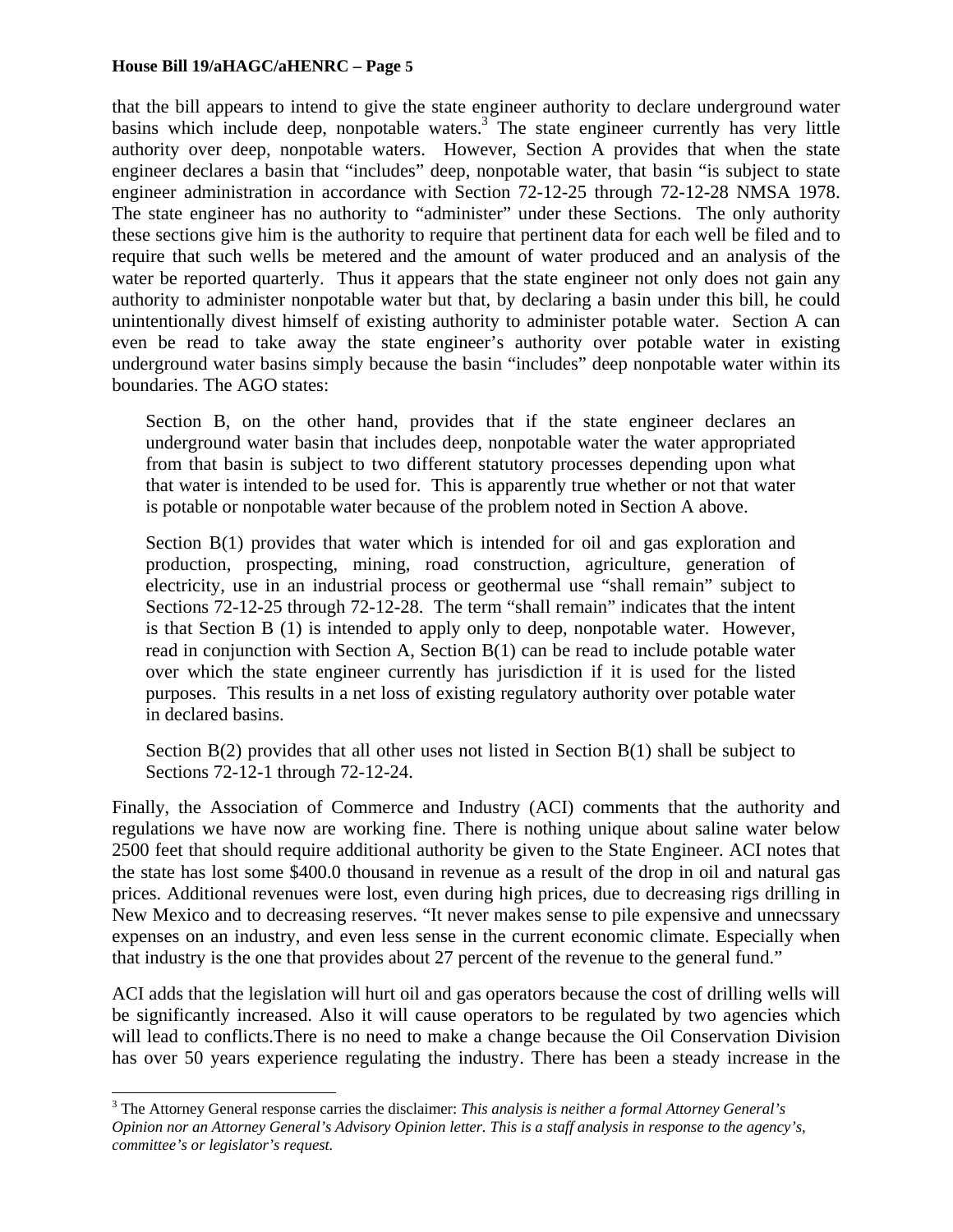number and severity of regulations over that time period. For most of those years the industry has been required to cement in the ground a water protection string of casing. ACI concluded by noting that, "We normally set the water protection casing at about 400 to 600 feet, depending on the deepest fresh water to be protected." As background, ACI includes the following data:

- The current cost of casing to 600 feet is about \$42/foot or \$25,200.
- A new Basin at 3000 feet would require stronger casing at \$90/foot or \$273,360.
- The cost of drilling the hole is \$15,000/day and the current surface hole is drilled in a day.
- At 3000 feet drilling time will go to 6 days or an additional \$75,000.
- The cost of setting and cementing the casing will go from \$30,000 to about \$50,000.
- The total additional cost for each well will be \$398,360.

# **PERFORMANCE IMPLICATIONS**

OSE indicates that this legislation would improve the State Engineer's performance by allowing him to exercise his general supervision of all groundwater of the State of New Mexico, including non-potable water in aquifers that are deeper than 2,500 feet. By bringing those waters under the State Engineer's jurisdiction, the State Engineer can apply existing administrative processes to appropriations of water to evaluate and administer applications to appropriate water in these deeper aquifers for purposes of use related to protecting the public's health, welfare, and safety. This would result in more consistent, efficient and effective administration and protection of groundwater across the state.

EMNRD adds that there will be no performance implications for the department. Under the Oil and Gas Act, the OCD regulates the disposition of produced water (see Section 70-2-12.1 NMSA) and the disposition of water produced or used in connection with drilling for or producing oil or gas (see Section 70-2-12(B)(15) NMSA 1978). HB 19 does not conflict with the statutory grant of jurisdiction to the OCD because it addresses the appropriation of water, rather than the disposition of water. Wells drilled for the purpose of generating water will be subject to HB 19 because that is an appropriation. Wells drilled for oil and gas may produce water as a by-product, but such "produced water" is not considered an appropriation.

### **ADMINISTRATIVE IMPLICATIONS**

OSE indicates that the legislation could lead to a small increase in the number of applications to the State Engineer for permits to appropriate groundwater. This would result in some additional administrative duties related to increased record keeping, processing of permit applications and administration of permits.

# **WHAT WILL BE THE CONSEQUENCES OF NOT ENACTING THIS BILL**

OSE advises that the existing limitations on the State Engineer's authority to declare underground water basins will allow entities to continue drilling wells for non-potable water in deep aquifers by filing a Notice of Intention to Drill, and to appropriate such underground water without benefit of a permit from the State Engineer for purposes of use related to protecting the public's health, welfare, and safety. These underground water basins, while potentially large, may have a finite supply of water that is not recharged. There are potentially grave risks to public safety by allowing future population growth based upon a non-sustainable, limited supply